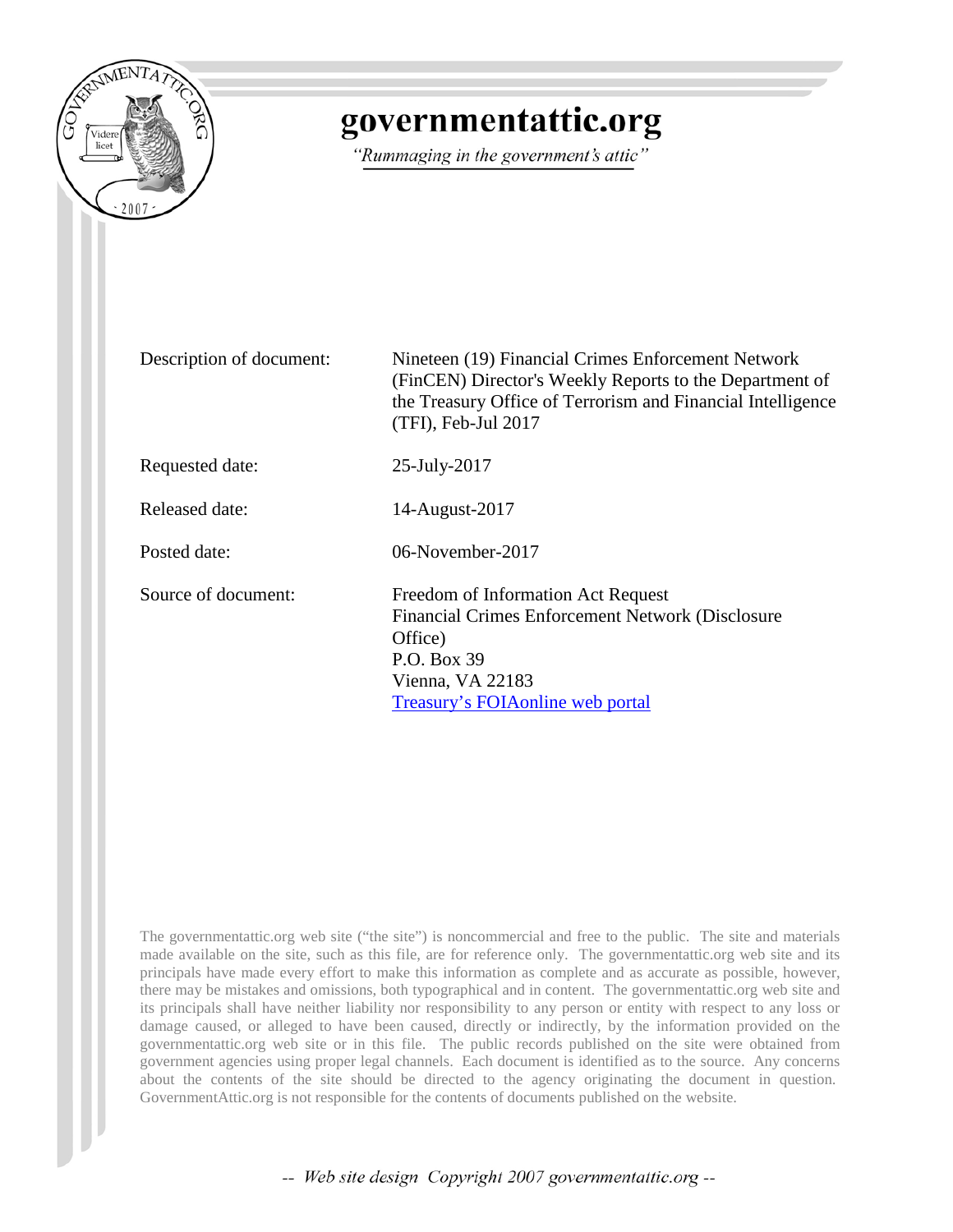

August 14, 2017

Re: FinCEN 17-333-F goFOIA# 2017-08-003

.This letter responds to your July 25, 2017, Freedom of Information Act request to the Financial Crimes Enforcement Network. We received this request on August 1, 2017 for "copies of the FinCEN Director's Weekly Reports to the Department of the Treasury, during the calendar year 2017 to date."

We have completed our search and review and found (20) pages responsive to your request. All (20) pages are released to you in full.

You have the right to file an administrative appeal within 90 days of the date of this letter. By filing an appeal, you preserve your rights under the FOIA and give the agency a chance to review and reconsider your request and the agency's decision. Both the letter and the envelope should be clearly marked "FOIA/PA Appeal" and must include a statement explaining why you believe this decision is in error. If you have any questions, please call me at 703-905-5034.

If you would like to discuss our response before filing an appeal to attempt to resolve your dispute without going through the appeals process, you may contact our FOIA Public Liaison, Mr. Ryan Law for assistance at: FOIA and Transparency, Department of the Treasury, Washington, DC 20220; Phone 202-622-8098; TreasFOIA®treasury.gov.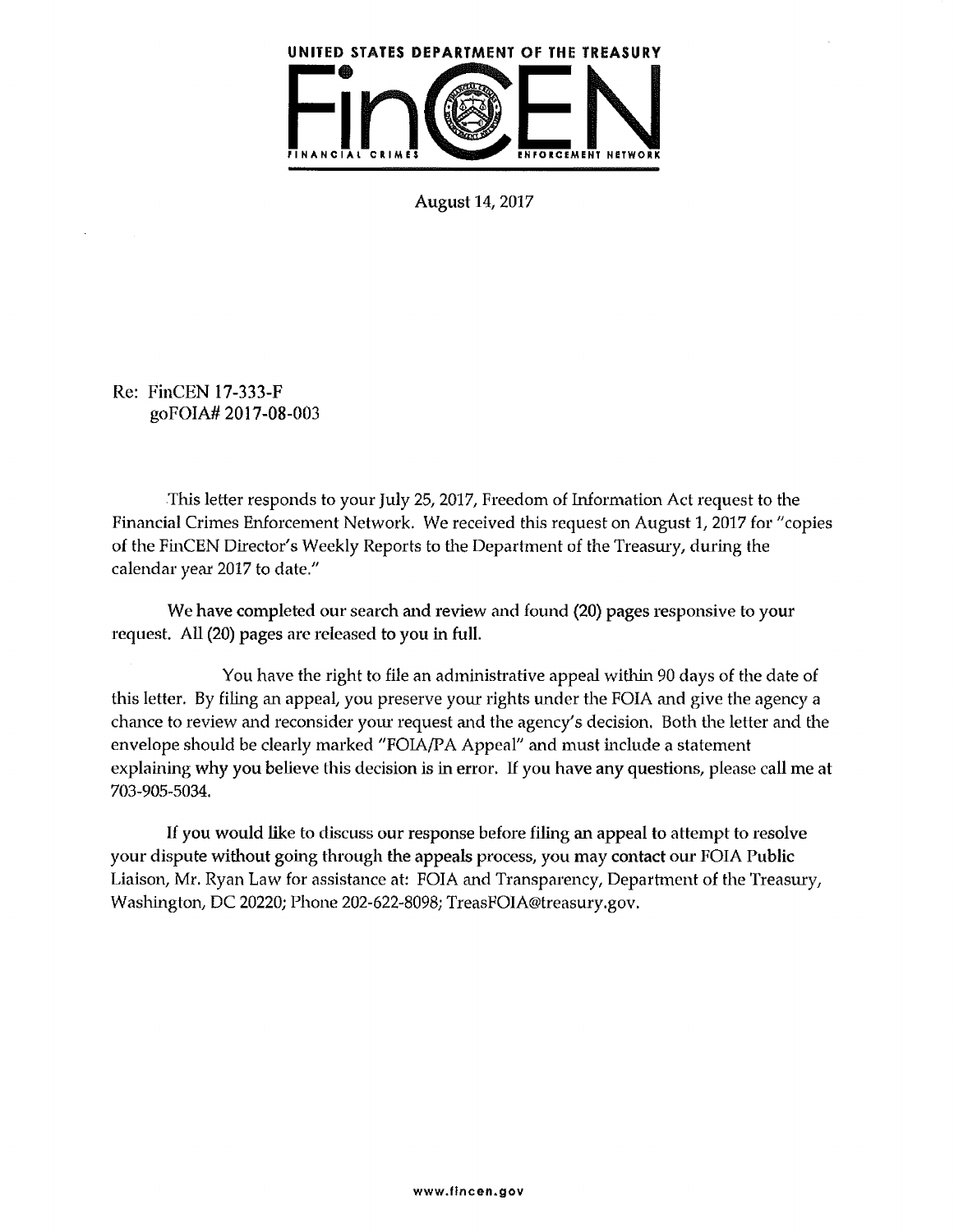If you are unable to resolve your FOIA dispute through our FOIA Public Liaison, the Office of Government Information Services (OGIS), the Federal FOIA Ombudsman's office, offers mediation services to help resolve disputes between FOIA requesters and the Federal agencies. The contact information for OGIS is:

> Office of Government Information Services National Archives and Records Administration 8601 Adelphi Road-OGIS College Park, MD 20740-6001 202-741-5770 ogis@nara.gov ogis.archives.gov 877-684-6448 202-741-5770

Very truly yours,

Gilbert L. Paist Disclosure Officer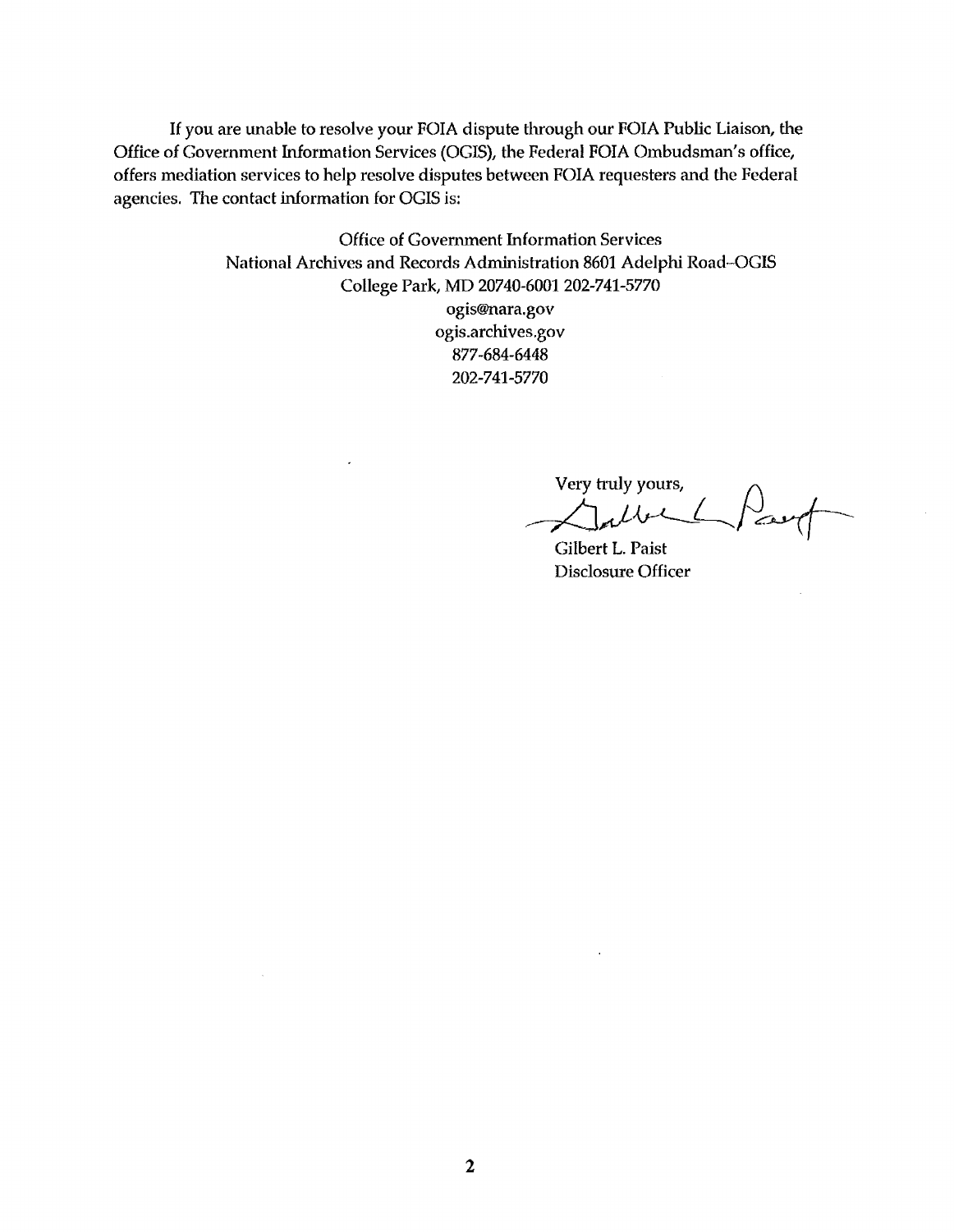# **FinCEN Weekly Report to the Office of Terrorism and Financial Intelligence For the Week of Feb. 13, 2017**

Principal Schedule Week Ahead

• Nothing to report.

Week Ahead Announcements

• Nothing to report.

#### 30-60 Day Look Ahead

- **AGA Training Event:** On Tuesday, Feb. 28, Acting Director El-Hindi will participate in a panel discussion at an American Gaming Association (AGA) Anti-Money Laundering Training Event in Washington, DC. He will be joined on the panel by Tom Ott, Associate Director of FinCEN's Enforcement Division, and Andrea Sharrin, Associate Director of FinCEN's Policy Division. (closed press)
- **Banking Institute Seminar:** From March 23-24, Acting Director El-Hindi will participate in the Banking Institute's Annual Seminar at the University of North Carolina (Charlotte). The Banking Institute, sponsored by the University of North Carolina's School of Law, is a continuing legal education program focusing on important issues for bankers and lawyers. (closed press)

Legal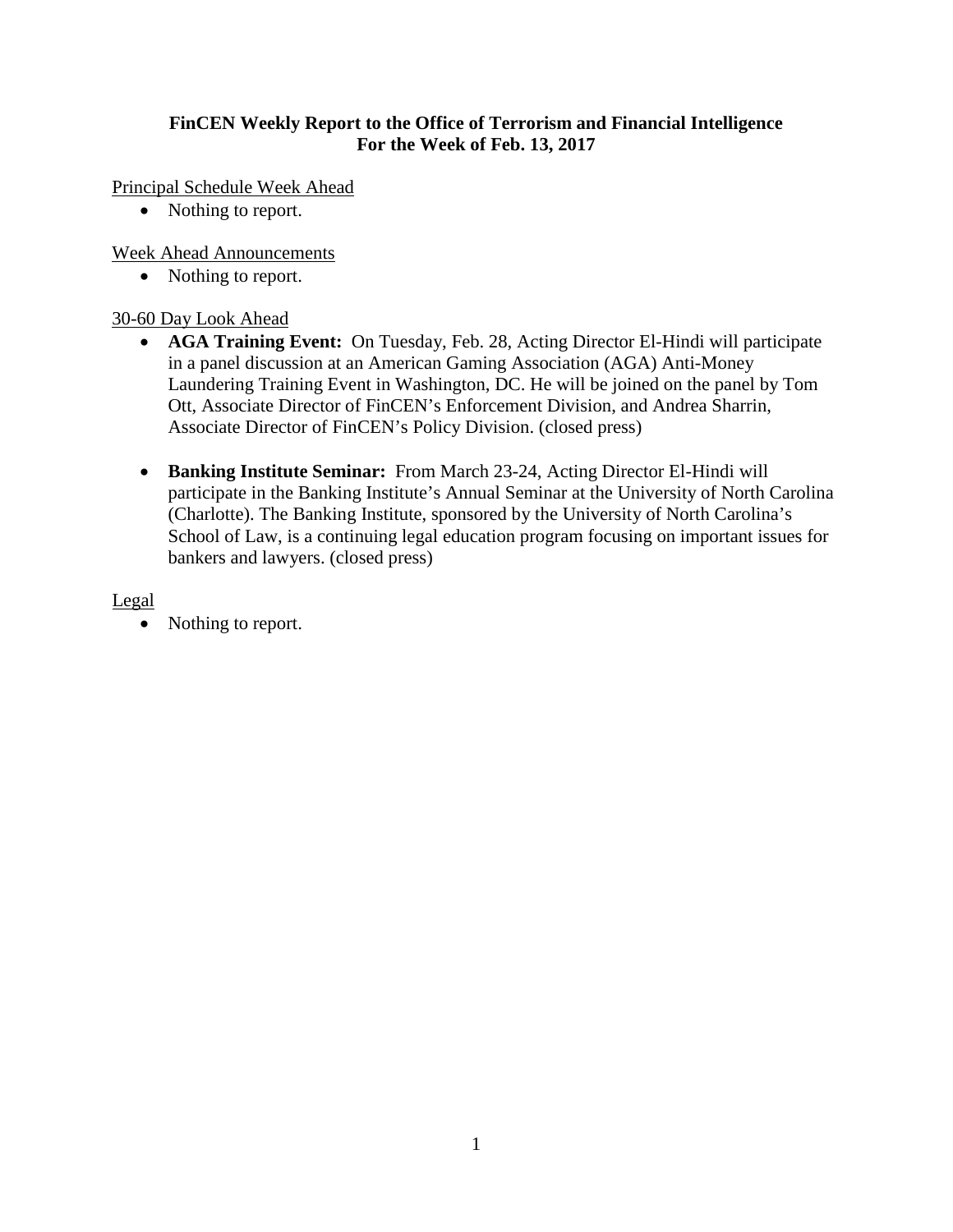# **FinCEN Weekly Report to the Office of Terrorism and Financial Intelligence For the Week of Feb. 27, 2017**

#### Principal Schedule Week Ahead

• **AGA Training Event:** On Tuesday, Feb. 28, Acting Director El-Hindi will participate in a panel discussion at an American Gaming Association (AGA) Anti-Money Laundering Training Event in Washington, DC. He will be joined on the panel by Tom Ott, Associate Director of FinCEN's Enforcement Division, and Andrea Sharrin, Associate Director of FinCEN's Policy Division. (closed press)

#### Week Ahead Announcements

• Nothing to report.

#### 30-60 Day Look Ahead

• **Banking Institute Seminar:** From March 23-24, Acting Director El-Hindi will participate in the Banking Institute's Annual Seminar at the University of North Carolina (Charlotte). The Banking Institute, sponsored by the University of North Carolina's School of Law, is a continuing legal education program focusing on important issues for bankers and lawyers. (open press)

Legal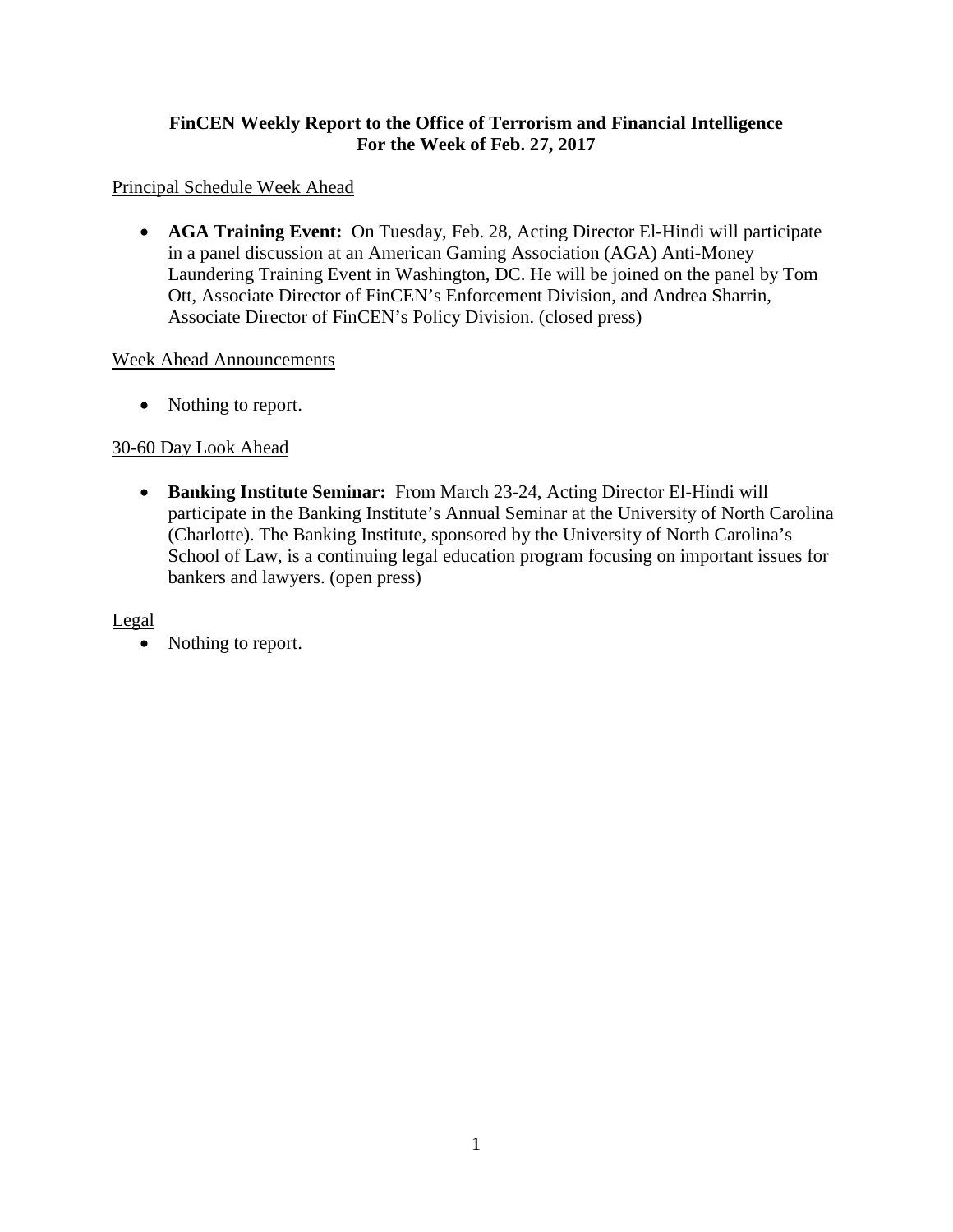# **FinCEN Weekly Report to the Office of Terrorism and Financial Intelligence For the Week of March 6, 2017**

#### Principal Schedule Week Ahead

• Nothing to report.

#### Week Ahead Announcements

• Nothing to report.

#### 30-60 Day Look Ahead

- **Banking Institute Seminar:** From March 23-24, Acting Director El-Hindi will participate in the Banking Institute's Annual Seminar at the University of North Carolina (Charlotte). The Banking Institute, sponsored by the University of North Carolina's School of Law, is a continuing legal education program focusing on important issues for bankers and lawyers. (open press)
- **Federal Reserve/FBI Conference on Terror Finance:** Acting Director El-Hindi will provide keynote remarks at the ninth annual Federal Reserve/FBI Conference on Combating Terrorist Financing in New York City on Thursday, March 30. (closed press)

#### Legal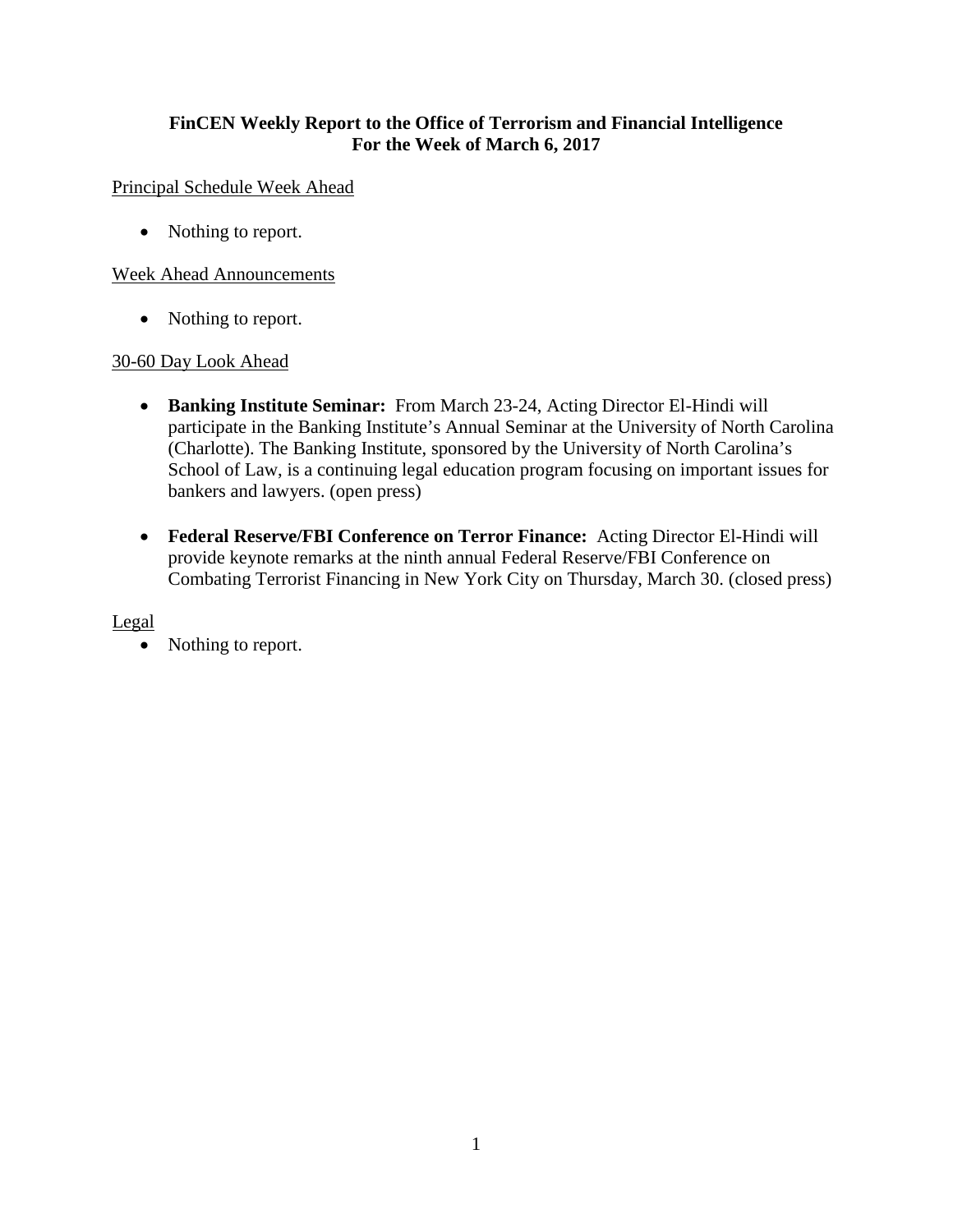# **FinCEN Weekly Report to the Office of Terrorism and Financial Intelligence For the Week of March 13, 2017**

# Principal Schedule Week Ahead

• **Institute of International Bankers:** Acting Director El-Hindi will attend the Institute of International Bankers 28th Annual Washington Conference on March 13-14. (He does not have a speaking role.)

# Week Ahead Announcements

• Nothing to report.

# 30-60 Day Look Ahead

- **Banking Institute Seminar:** From March 23-24, Acting Director El-Hindi will participate in the Banking Institute's Annual Seminar at the University of North Carolina (Charlotte). The Banking Institute, sponsored by the University of North Carolina's School of Law, is a continuing legal education program focusing on important issues for bankers and lawyers. (open press)
- **Federal Reserve/FBI Conference on Terror Finance:** Acting Director El-Hindi will provide keynote remarks at the ninth annual Federal Reserve/FBI Conference on Combating Terrorist Financing in New York City on Thursday, March 30. (closed press)

# Legal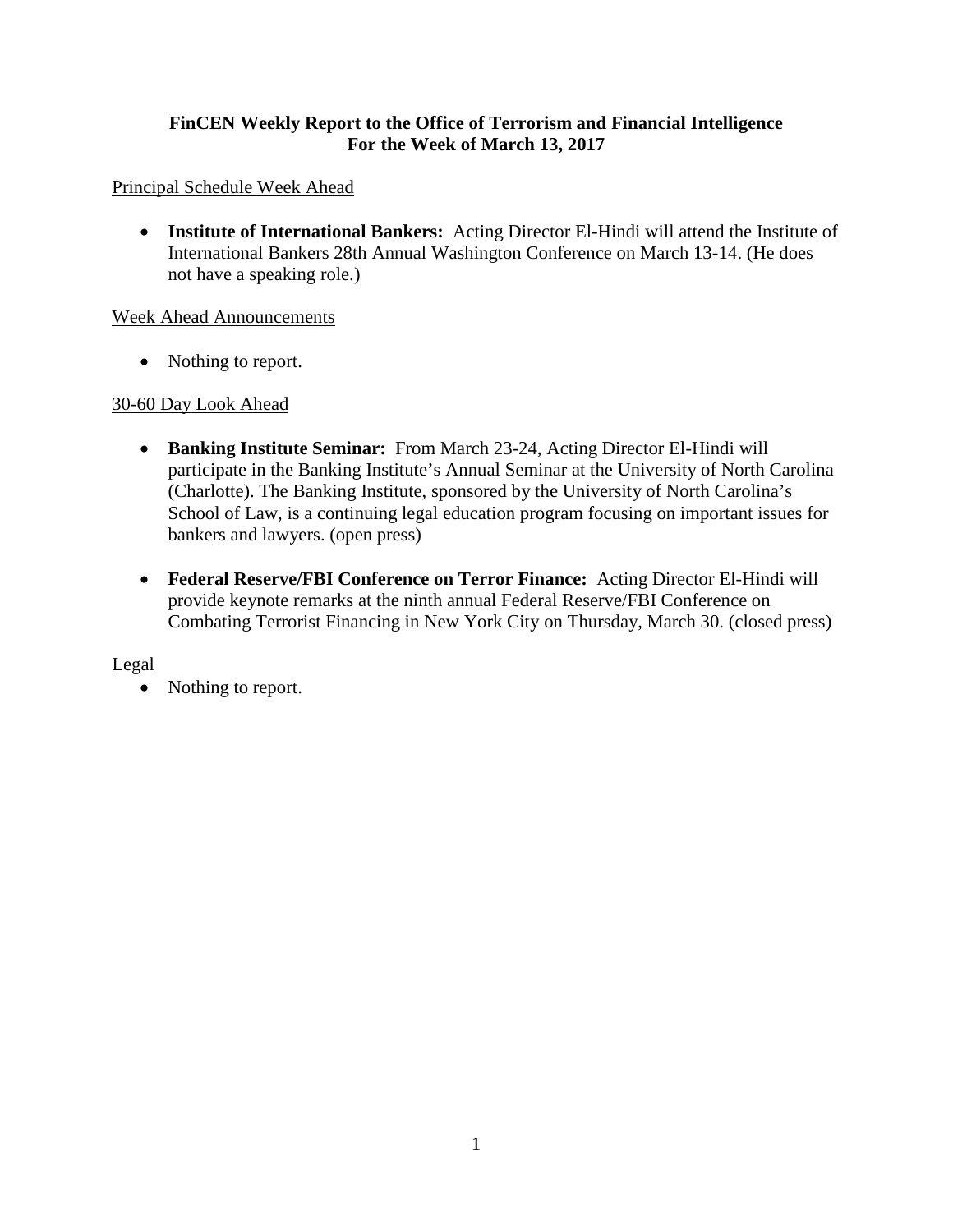# **FinCEN Weekly Report to the Office of Terrorism and Financial Intelligence For the Week of March 20, 2017**

#### Principal Schedule Week Ahead

• **Banking Institute Seminar:** From March 23-24, Acting Director El-Hindi will participate in the Banking Institute's Annual Seminar at the University of North Carolina (Charlotte). The Banking Institute, sponsored by the University of North Carolina's School of Law, is a continuing legal education program focusing on important issues for bankers and lawyers. (open press)

#### Week Ahead Announcements

• Nothing to report.

# 30-60 Day Look Ahead

• **Federal Reserve/FBI Conference on Terror Finance:** Acting Director El-Hindi will provide keynote remarks at the ninth annual Federal Reserve/FBI Conference on Combating Terrorist Financing in New York City on Thursday, March 30. (closed press)

# Legal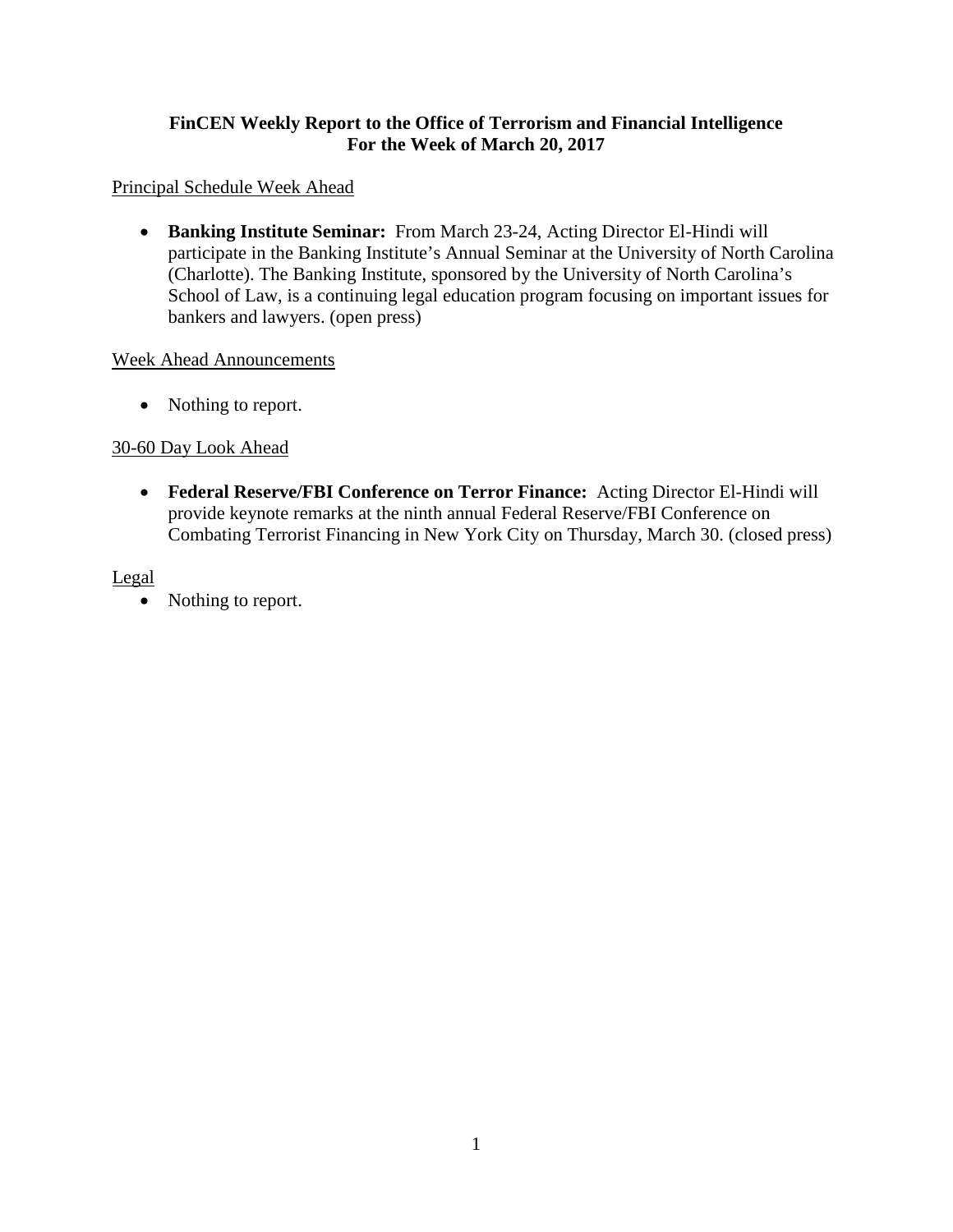# **FinCEN Weekly Report to the Office of Terrorism and Financial Intelligence For the Week of March 27, 2017**

#### Principal Schedule Week Ahead

• **Federal Reserve/FBI Conference on Terror Finance:** Acting Director El-Hindi will provide keynote remarks at the ninth annual Federal Reserve/FBI Conference on Combating Terrorist Financing in New York City on Thursday, March 30. (closed press)

#### Week Ahead Announcements

• Nothing to report.

# 30-60 Day Look Ahead

• Nothing to report.

#### Legal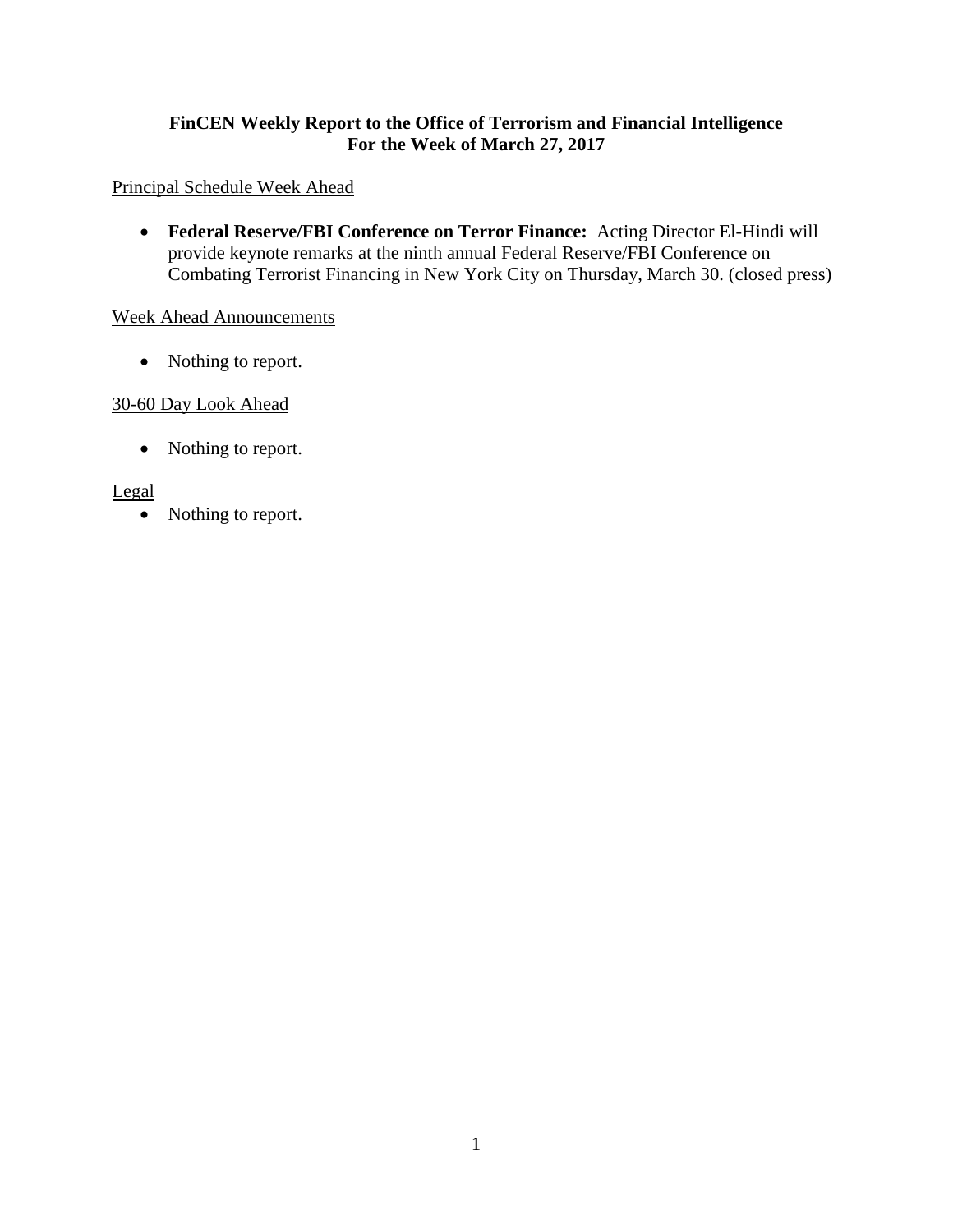# **FinCEN Weekly Report to the Office of Terrorism and Financial Intelligence For the Week of April 10, 2017**

#### Principal Schedule Week Ahead

- **Meetings with Members of the U.S. Congress:** On Wednesday, April 5, Acting Director El-Hindi will travel to the Hill to provide a general overview of FinCEN to the new House Financial Services Committee Subcommittee on Terrorist Financing. He will then provide an overview of FinCEN's mission to Sen. Warner and members of his staff.
- **Organization of American States' Inter-American Committee Against Terrorism (CICTE):** Acting Director El-Hindi will be presenting at CICTE's 17<sup>th</sup> Regular Session taking place in Washington, D.C. on April 6-7. The session will be an opportunity to showcase on a global scale FinCEN's efforts to prevent terrorist financing. Among other topics, he will discuss Phases I and II of the Egmont ISIL project. (closed press)

#### Week Ahead Announcements

• Nothing to report.

# 30-60 Day Look Ahead

- **Bank Secrecy Act Advisory Group (BSAAG):** Acting Director El-Hindi will host the  $47<sup>th</sup>$  plenary of the BSAAG on Wednesday, May 10 in the Cash Room. BSAAG is the congressionally established forum for industry, regulators, and law enforcement to communicate about how law enforcement agencies use Bank Secrecy Act reports, and how recordkeeping and reporting requirements can be improved. The primary goal of this BSAAG meeting is to continue to gather views and feedback from key stakeholders with respect to prioritizing potential revisions to the anti-money laundering framework. (closed press)
- **Institute of International Bankers (IIB):** Acting Director El-Hindi will provide the opening keynote at IIB's Annual Anti-Money Laundering Seminar for the International Banking Community on Tuesday, May 16 in New York City. (closed press)

#### Legal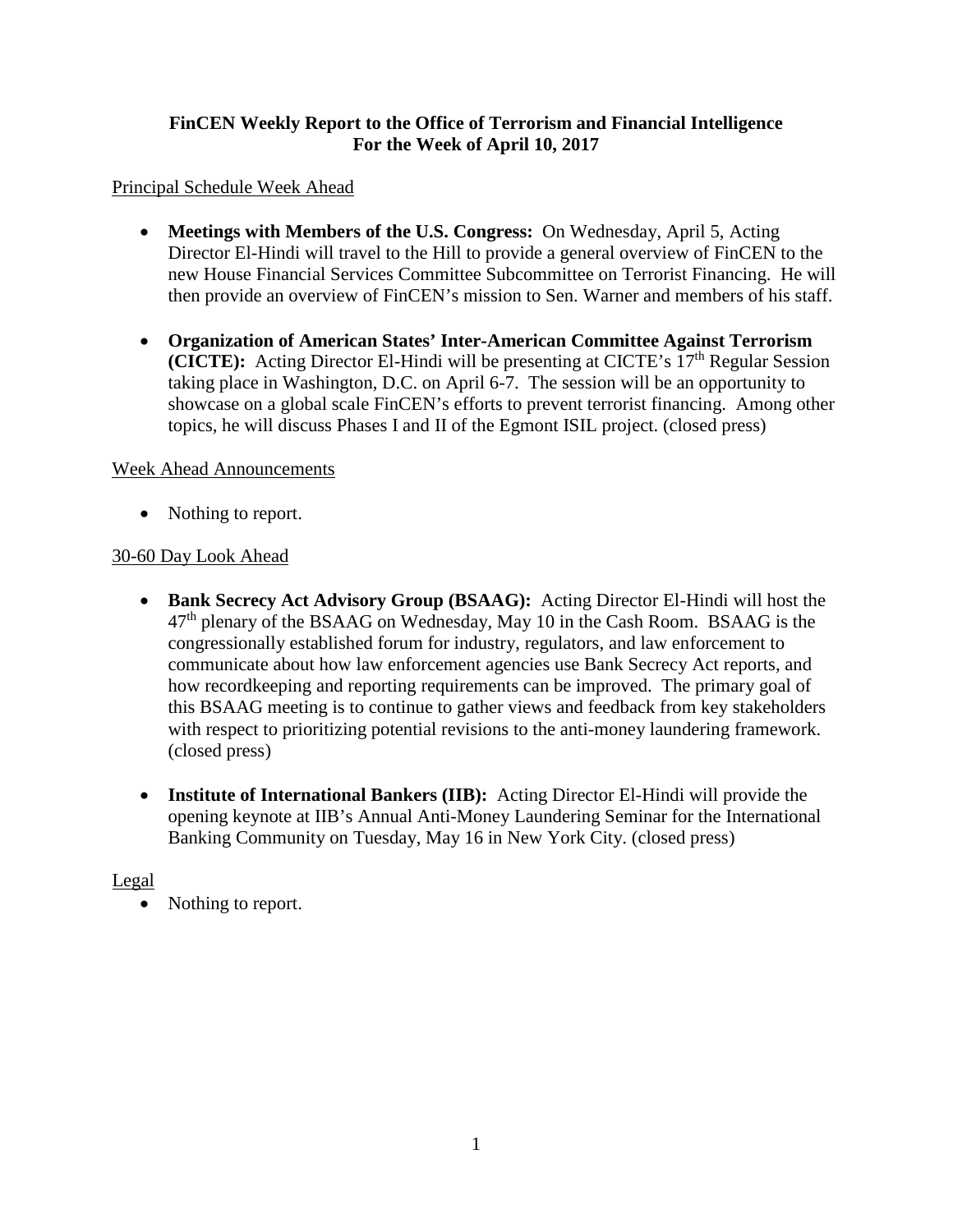# **FinCEN Weekly Report to the Office of Terrorism and Financial Intelligence For the Week of April 17, 2017**

#### Principal Schedule Week Ahead

• Nothing to report.

#### Week Ahead Announcements

• Nothing to report.

#### 30-60 Day Look Ahead

- **FinCEN Law Enforcement Awards Ceremony:** Acting Director El-Hindi will host the third annual FinCEN Law Enforcement Awards Ceremony on Tuesday, May 9 in the Cash Room. FinCEN presents these awards to law enforcement agencies that use Bank Secrecy Act reporting in their criminal investigations. The primary goals of the program are to recognize law enforcement agencies that made effective use of financial institution reporting to successfully pursue and prosecute cases, and to demonstrate to the financial industry the value of its reporting. (closed press)
- **Bank Secrecy Act Advisory Group (BSAAG):** Acting Director El-Hindi will host the 47th plenary of the BSAAG on Wednesday, May 10 in the Cash Room. BSAAG is the congressionally established forum for industry, regulators, and law enforcement to communicate about how law enforcement agencies use Bank Secrecy Act reports, and how recordkeeping and reporting requirements can be improved. The primary goal of this BSAAG meeting is to continue to gather views and feedback from key stakeholders with respect to prioritizing potential revisions to the anti-money laundering framework. (closed press)
- **Institute of International Bankers (IIB):** Acting Director El-Hindi will provide the opening keynote at IIB's Annual Anti-Money Laundering Seminar for the International Banking Community on Tuesday, May 16 in New York City. (closed press)
- **Wolfsberg Group:** Acting Director El-Hindi will travel to Zurich, Switzerland to participate in the 2017 Wolfsberg Forum on Wednesday, May 31. The Wolfsberg Group is an association of 13 global banks that develops frameworks and guidance for managing financial crime risks, particularly regarding "know your customer" and anti-money laundering/counter-terrorist financing policies. (closed press)

# Legal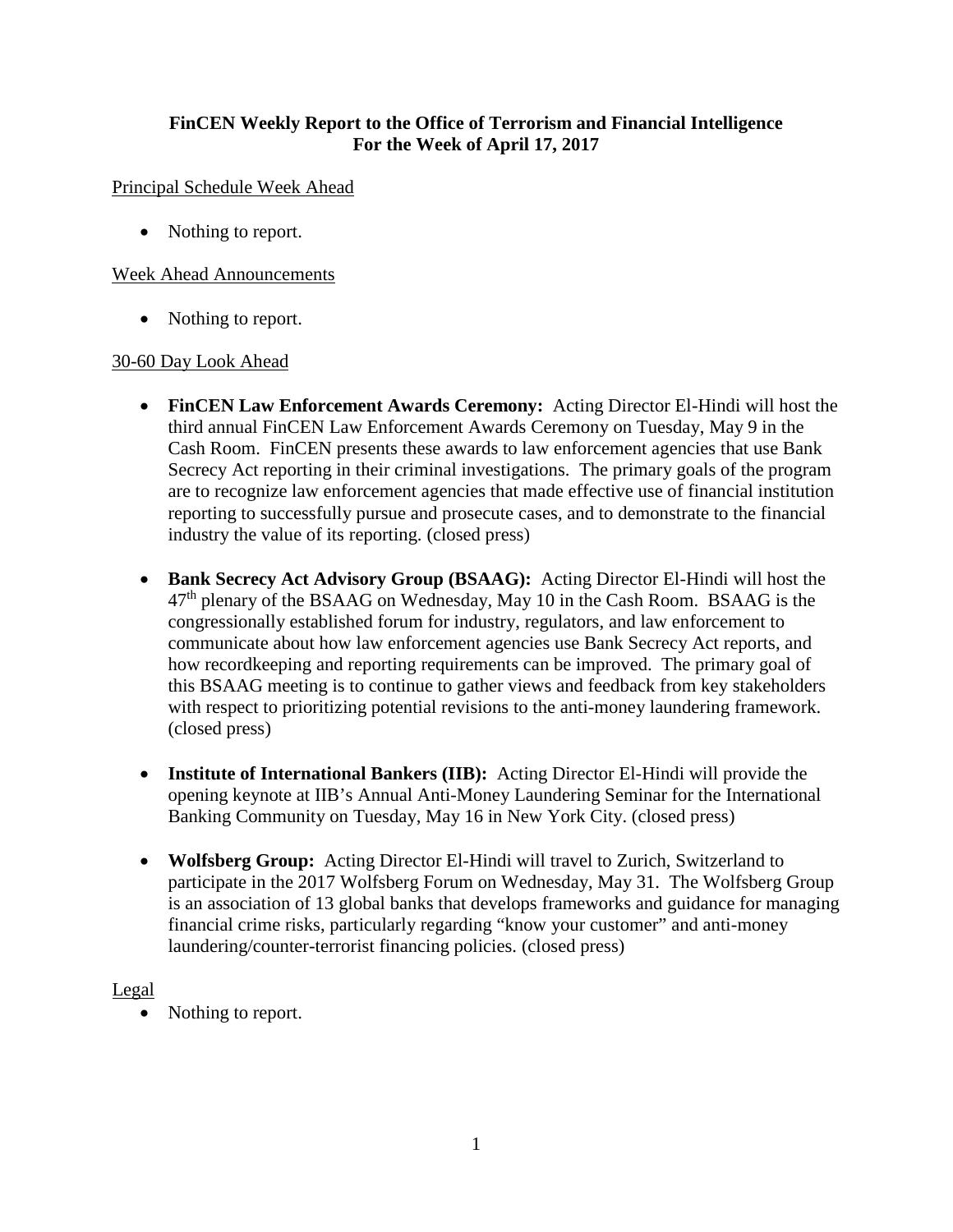#### **FinCEN Weekly Report to the Office of Terrorism and Financial Intelligence For the Week of May 1, 2017**

#### Principal Schedule - Week of April 24, 2017

• **Congressional Testimony:** Acting Director Jamal El-Hindi will testify before Congress on Thursday, April 27, detailing for the House Subcommittee on Terrorism and Illicit Finance how FinCEN uses and safeguards information to combat terrorist financing.

#### Principal Schedule - Week of May 1, 2017

• Nothing to report at this time.

#### Week Ahead Announcements

• Nothing to report.

#### 30-60 Day Look Ahead

- **FinCEN Law Enforcement Awards Ceremony:** Acting Director El-Hindi will host the third annual FinCEN Law Enforcement Awards Ceremony on Tuesday, May 9 in the Cash Room. FinCEN presents these awards to law enforcement agencies that use Bank Secrecy Act reporting in their criminal investigations. The primary goals of the program are to recognize law enforcement agencies that made effective use of financial institution reporting to successfully pursue and prosecute cases, and to demonstrate to the financial industry the value of its reporting. (closed press)
- **Bank Secrecy Act Advisory Group (BSAAG):** Acting Director El-Hindi will host the 47th plenary of the BSAAG on Wednesday, May 10 in the Cash Room. BSAAG is the congressionally established forum for industry, regulators, and law enforcement to communicate about how law enforcement agencies use Bank Secrecy Act reports, and how recordkeeping and reporting requirements can be improved. The primary goal of this BSAAG meeting is to continue to gather views and feedback from key stakeholders with respect to prioritizing potential revisions to the anti-money laundering and counterterrorist financing framework. (closed press)
- **Institute of International Bankers (IIB):** Acting Director El-Hindi will provide the opening keynote at IIB's Annual Anti-Money Laundering Seminar for the International Banking Community on Tuesday, May 16 in New York City. (closed press)
- **Wolfsberg Group:** Acting Director El-Hindi will travel to Zurich, Switzerland to participate in the 2017 Wolfsberg Forum on Wednesday, May 31. The Wolfsberg Group is an association of 13 global banks that develops frameworks and guidance for managing financial crime risks, particularly regarding "know your customer" and anti-money laundering/counter-terrorist financing policies. (closed press)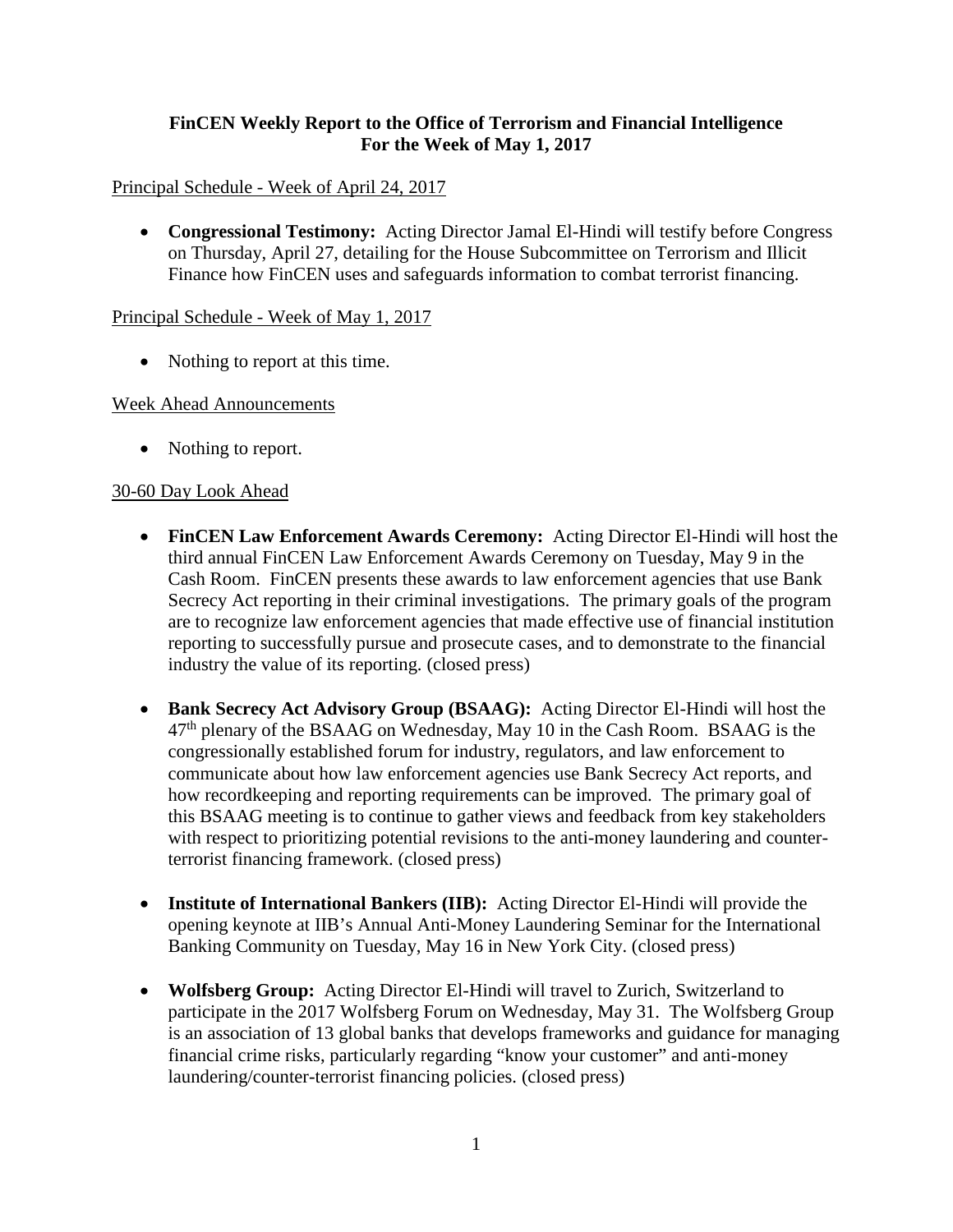# Legal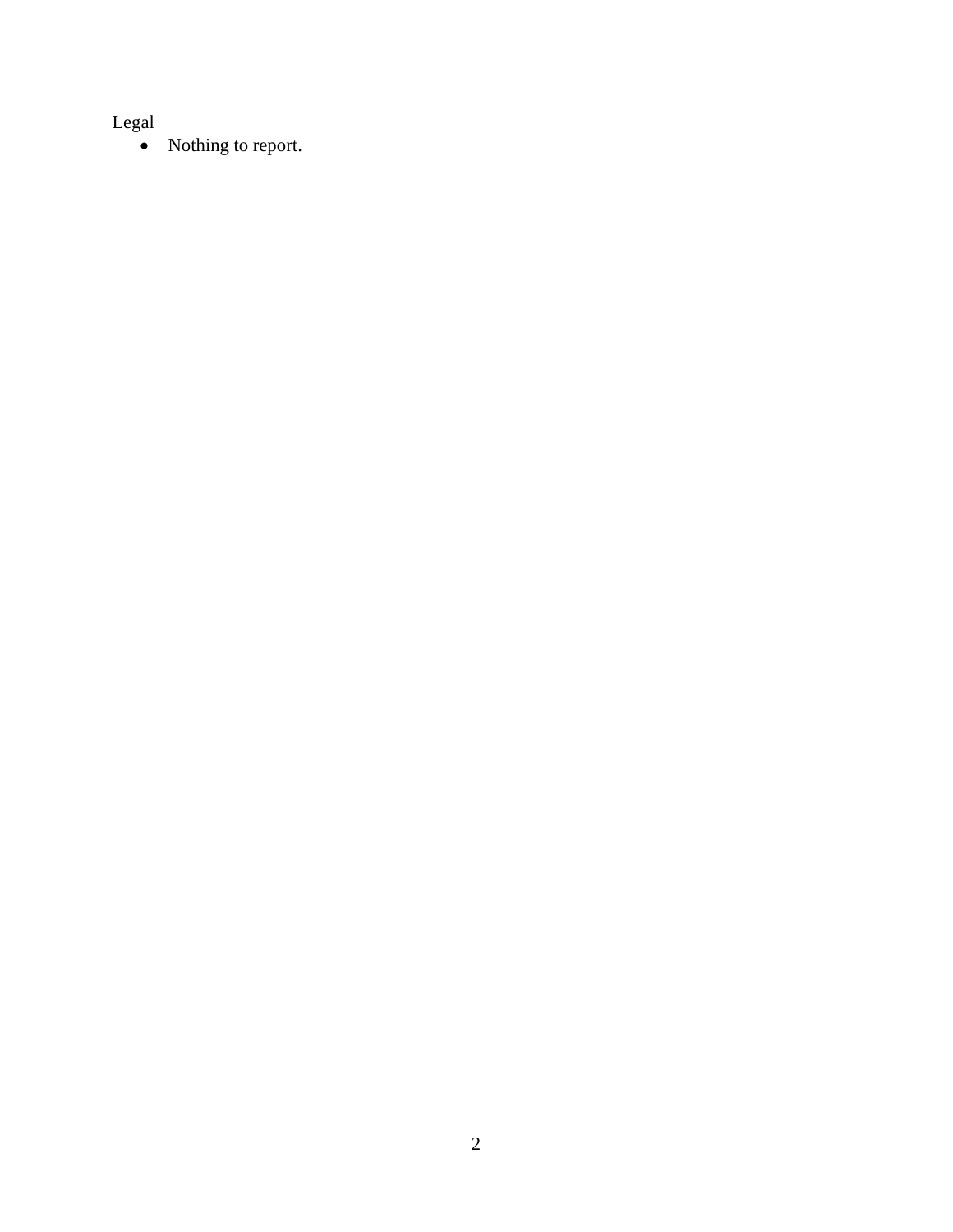# **FinCEN Weekly Report to the Office of Terrorism and Financial Intelligence For the Week of May 8, 2017**

# Principal Schedule

- **FinCEN Law Enforcement Awards Ceremony:** Acting Director El-Hindi will host the third annual FinCEN Law Enforcement Awards Ceremony on Tuesday, May 9 in the Cash Room. FinCEN presents these awards to law enforcement agencies that use Bank Secrecy Act reporting in their criminal investigations. The primary goals of the program are to recognize law enforcement agencies that made effective use of financial institution reporting to successfully pursue and prosecute cases, and to demonstrate to the financial industry the value of its reporting. (closed press)
- **Bank Secrecy Act Advisory Group (BSAAG):** Acting Director El-Hindi will host the  $47<sup>th</sup>$  plenary of the BSAAG on Wednesday, May 10 in the Cash Room. BSAAG is the congressionally established forum for industry, regulators, and law enforcement to communicate about how law enforcement agencies use Bank Secrecy Act reports, and how recordkeeping and reporting requirements can be improved. The primary goal of this BSAAG meeting is to continue to gather views and feedback from key stakeholders with respect to prioritizing potential revisions to the anti-money laundering and counterterrorist financing framework. (closed press)

#### Week Ahead Announcements

• Nothing to report.

# 30-60 Day Look Ahead

- **Institute of International Bankers (IIB):** Acting Director El-Hindi will provide the opening keynote at IIB's Annual Anti-Money Laundering Seminar for the International Banking Community on Tuesday, May 16 in New York City. (closed press)
- **Wolfsberg Group:** Acting Director El-Hindi will travel to Zurich, Switzerland to participate in the 2017 Wolfsberg Forum on Wednesday, May 31. The Wolfsberg Group is an association of 13 global banks that develops frameworks and guidance for managing financial crime risks, particularly regarding "know your customer" and anti-money laundering/counter-terrorist financing policies. (closed press)

# Legal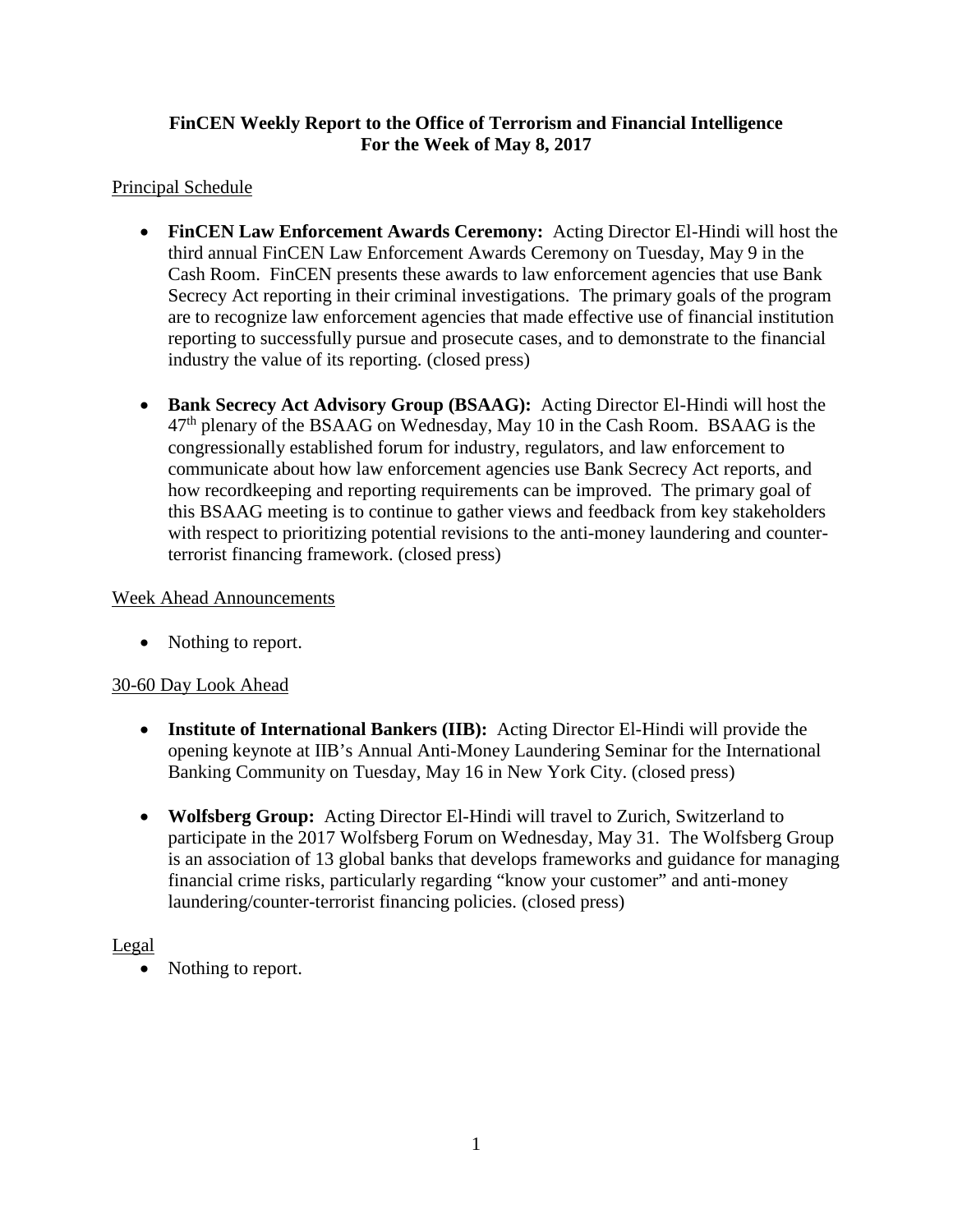# **FinCEN Weekly Report to the Office of Terrorism and Financial Intelligence For the Week of May 15, 2017**

#### Principal Schedule

• **Institute of International Bankers (IIB):** Acting Director El-Hindi will provide the opening keynote at IIB's Annual Anti-Money Laundering Seminar for the International Banking Community on Tuesday, May 16 in New York City. (closed press)

#### Week Ahead Announcements

• Nothing to report.

# 30-60 Day Look Ahead

- **Wolfsberg Group:** Acting Director El-Hindi will travel to Zurich, Switzerland to participate in the 2017 Wolfsberg Forum on Wednesday, May 31. The Wolfsberg Group is an association of 13 global banks that develops frameworks and guidance for managing financial crime risks, particularly regarding "know your customer" and anti-money laundering/counter-terrorist financing policies. (closed press)
- **Symposium on the European Union's Security and Defense Policy:** On Tuesday, June 6, Acting Director El-Hindi will participate in the Sixth Annual Symposium on the European Union's Security and Defense Policy, hosted by the Center for Strategic and International Studies and the European Union Delegation to the United States. He will speak on a panel regarding counterterrorism, financial intelligence, and law enforcement cooperation. The event will take place in Washington, DC. (open press)
- **Forum on Sanctions and Anti-Money Laundering (AML) Compliance:** On Thursday, June 8, Acting Director El-Hindi will participate in a Forum on Sanctions and AML Compliance, hosted by Cambridge Forums, Inc. in Leesburg, VA. Forum participants, including lawyers, consultants and compliance experts, will meet and discuss pressing issues regarding economic sanctions and AML. (closed press)
- **Financial Action Task Force (FATF):** During the week of June 19, Acting Director El-Hindi will attend the FATF meetings in Valencia, Spain. (closed press)

#### Legal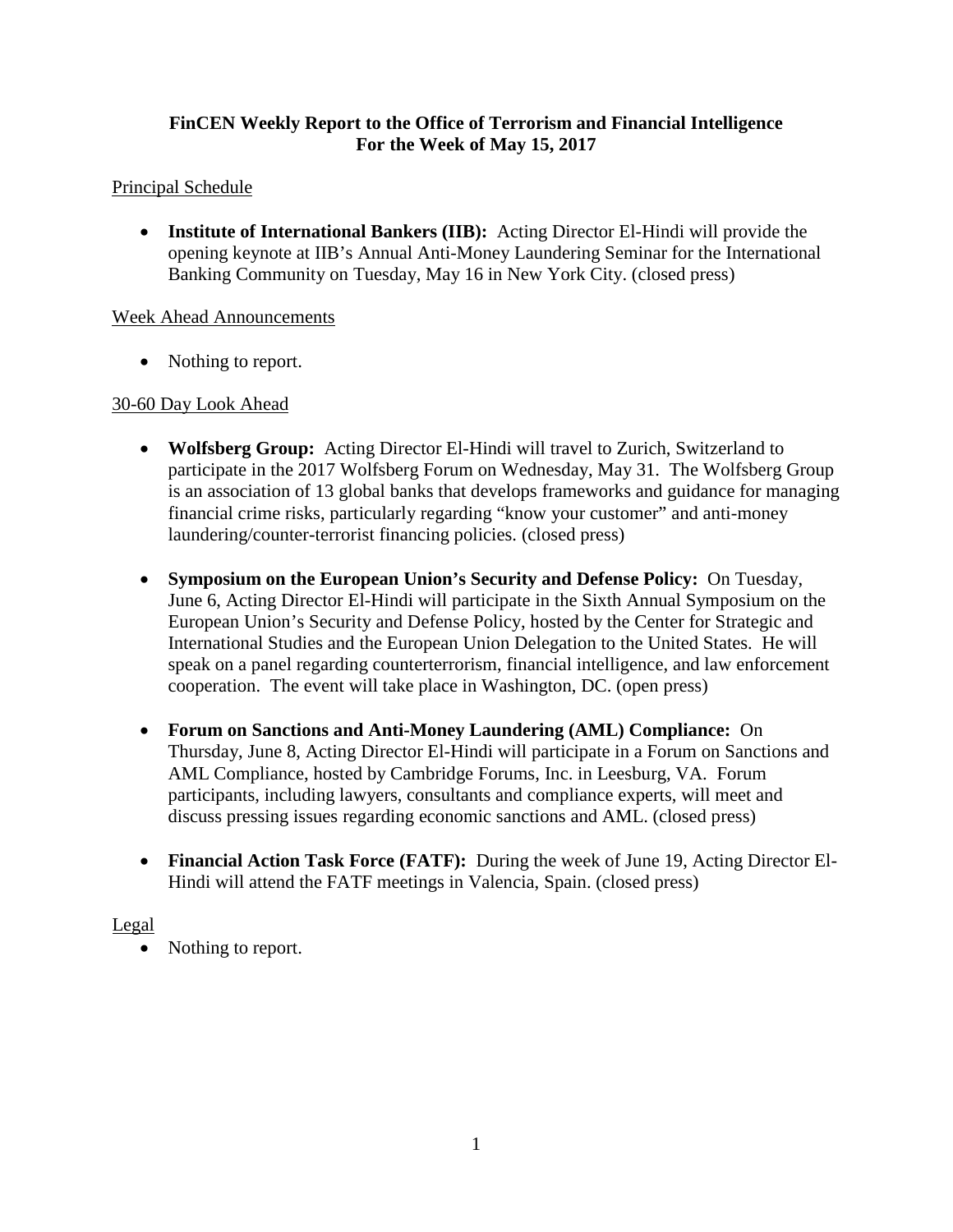#### **FinCEN Weekly Report to the Office of Terrorism and Financial Intelligence For the Week of May 22, 2017**

#### Principal Schedule

• Nothing to report.

#### Week Ahead Announcements

• Nothing to report.

#### 30-60 Day Look Ahead

- **Wolfsberg Group:** Acting Director El-Hindi will travel to Zurich, Switzerland to participate in the 2017 Wolfsberg Forum on Wednesday, May 31. The Wolfsberg Group is an association of 13 global banks that develops frameworks and guidance for managing financial crime risks, particularly regarding "know your customer" and anti-money laundering/counter-terrorist financing policies. (closed press)
- **Symposium on the European Union's Security and Defense Policy:** On Tuesday, June 6, Acting Director El-Hindi will participate in the Sixth Annual Symposium on the European Union's Security and Defense Policy, hosted by the Center for Strategic and International Studies and the European Union Delegation to the United States. He will speak on a panel regarding counterterrorism, financial intelligence, and law enforcement cooperation. The event will take place in Washington, DC. (open press)
- **Forum on Sanctions and Anti-Money Laundering (AML) Compliance:** On Thursday, June 8, Acting Director El-Hindi will participate in a Forum on Sanctions and AML Compliance, hosted by Cambridge Forums, Inc. in Leesburg, VA. Forum participants, including lawyers, consultants and compliance experts, will meet and discuss pressing issues regarding economic sanctions and AML. (closed press)
- **Financial Action Task Force (FATF):** During the week of June 19, Acting Director El-Hindi will attend the FATF meetings in Valencia, Spain. (closed press)

#### Legal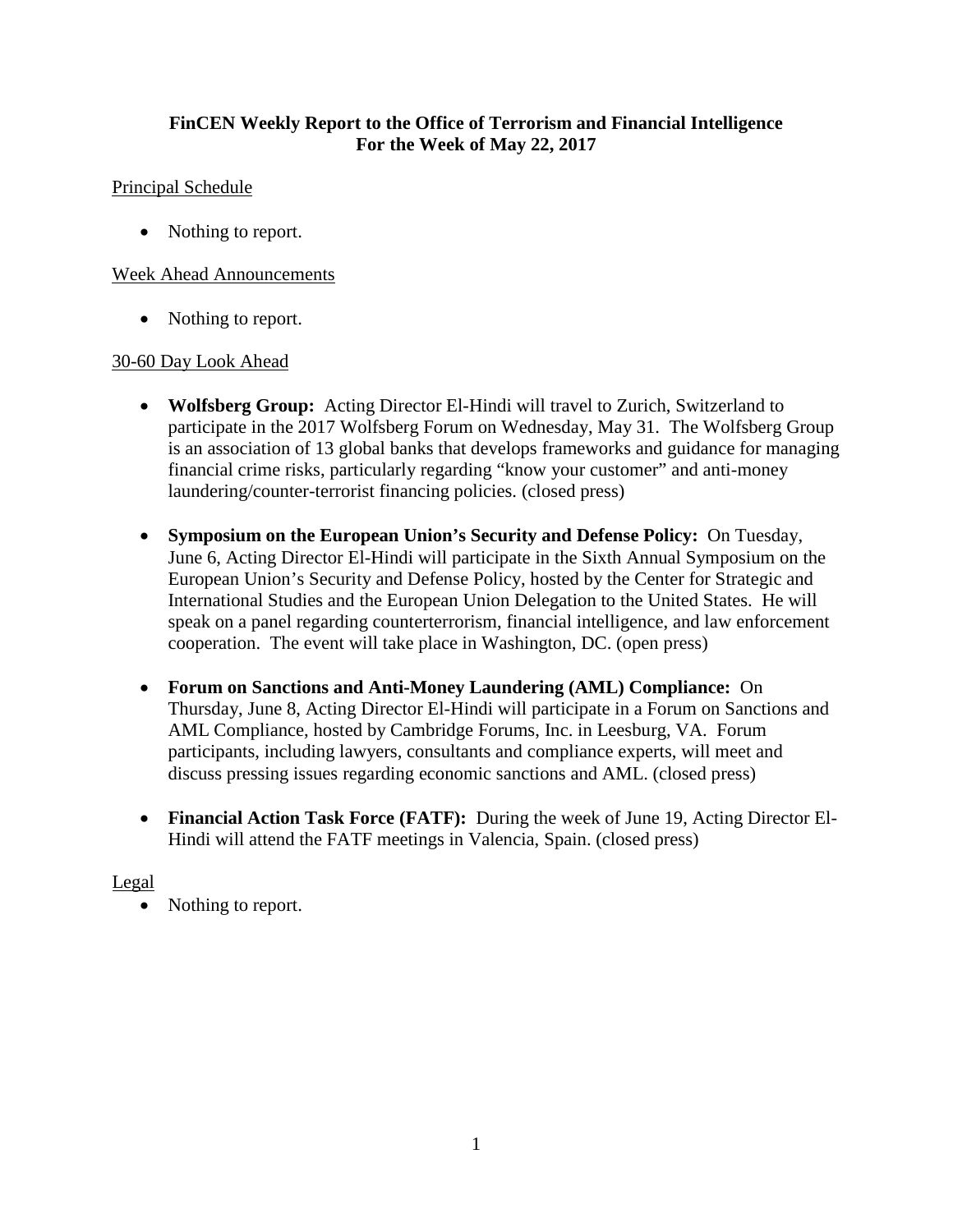# **FinCEN Weekly Report to the Office of Terrorism and Financial Intelligence For the Week of May 29, 2017**

# Principal Schedule

• **Wolfsberg Group:** Acting Director El-Hindi will travel to Zurich, Switzerland to participate in the 2017 Wolfsberg Forum on Wednesday, May 31. He will be participating on a panel on information sharing. In addition, Andrea Sharrin, Associate Director of FinCEN's Policy Division, will co-lead a cyber-related workshop. The Wolfsberg Group is an association of 13 global banks that develops frameworks and guidance for managing financial crime risks, particularly regarding "know your customer" and anti-money laundering/counter-terrorist financing policies. (closed press)

# Week Ahead Announcements

• Nothing to report.

# 30-60 Day Look Ahead

- **Symposium on the European Union's Security and Defense Policy:** On Tuesday, June 6, Acting Director El-Hindi will participate in the Sixth Annual Symposium on the European Union's Security and Defense Policy, hosted by the Center for Strategic and International Studies and the European Union Delegation to the United States. He will speak on a panel regarding counterterrorism, financial intelligence, and law enforcement cooperation. The event will take place in Washington, D.C. (open press)
- **Forum on Sanctions and Anti-Money Laundering (AML) Compliance:** On Thursday, June 8, Acting Director El-Hindi will participate in a Forum on Sanctions and AML Compliance, hosted by Cambridge Forums, Inc. in Leesburg, Va. Forum participants, including lawyers, consultants and compliance experts, will meet and discuss pressing issues regarding economic sanctions and AML. (closed press)
- **Financial Action Task Force (FATF) Plenary:** During the week of June 19, Acting Director El-Hindi will attend the FATF meetings in Valencia, Spain. FATF will be holding the second of its three Plenaries for 2017. (closed press)

# Legal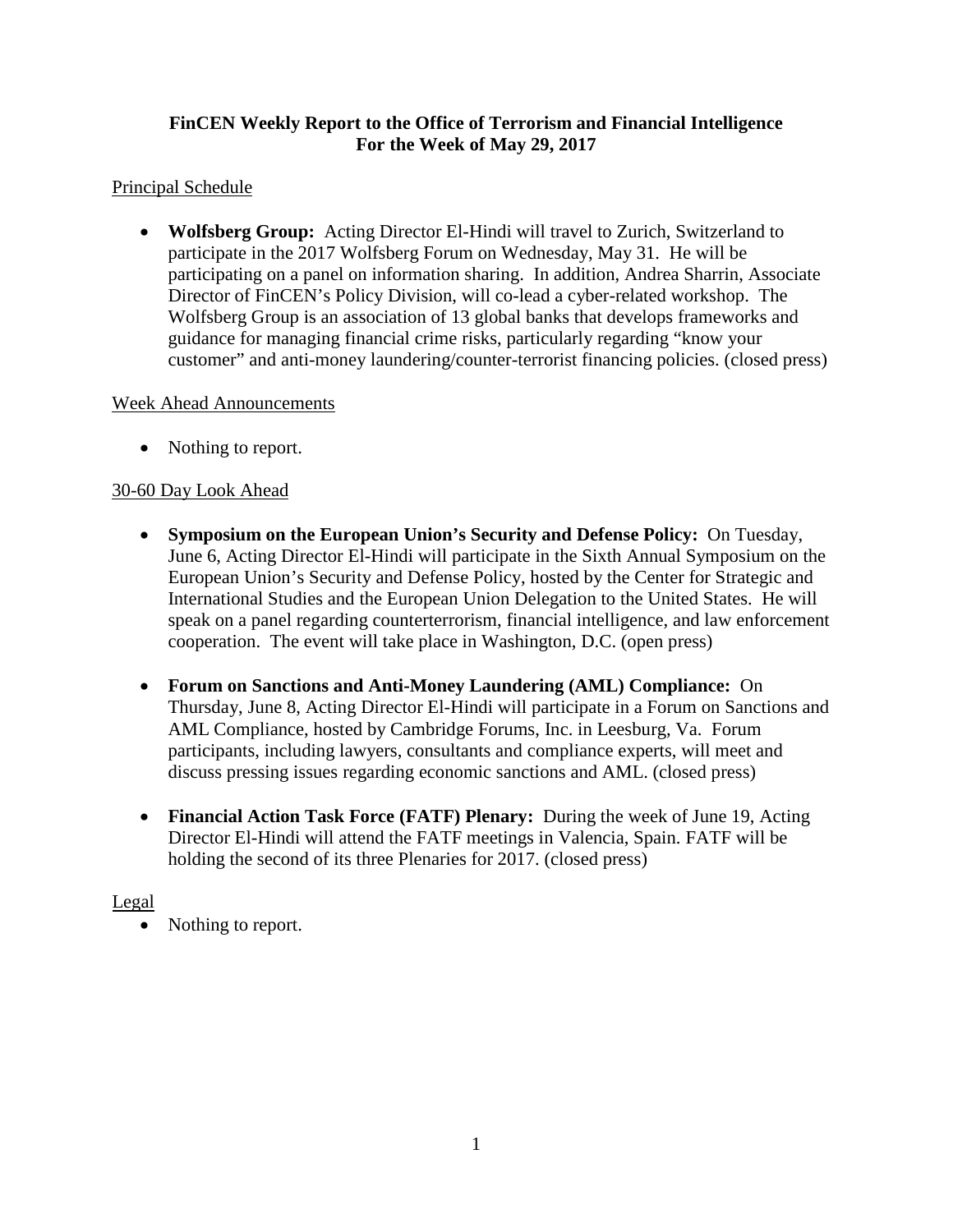# **FinCEN Weekly Report to the Office of Terrorism and Financial Intelligence For the Week of June 5, 2017**

#### Principal Schedule

- **Symposium on the European Union's Security and Defense Policy:** On Tuesday, June 6, Acting Director El-Hindi will participate in the Sixth Annual Symposium on the European Union's Security and Defense Policy, hosted by the Center for Strategic and International Studies and the European Union Delegation to the United States. He will speak on a panel regarding counterterrorism, financial intelligence, and law enforcement cooperation. The event will take place in Washington, D.C. (open press)
- **Forum on Sanctions and Anti-Money Laundering (AML) Compliance:** On Thursday, June 8, Acting Director El-Hindi will participate in a Forum on Sanctions and AML Compliance, hosted by Cambridge Forums, Inc. in Leesburg, Va. Forum participants, including lawyers, consultants and compliance experts, will meet and discuss pressing issues regarding economic sanctions and AML. (closed press)

#### Week Ahead Announcements

• Nothing to report.

#### 30-60 Day Look Ahead

- **Financial Action Task Force (FATF) Plenary:** During the week of June 19, Acting Director El-Hindi will attend the FATF meetings in Valencia, Spain. FATF will be holding the second of its three Plenaries for 2017. (closed press)
- **Egmont Plenary:** A delegation from FinCEN will attend the 25<sup>th</sup> Egmont Plenary, taking place in Macau from July 2-7. The Egmont Group is an international network designed to improve interaction among financial intelligence units such as FinCEN in the areas of communications, information sharing, and training coordination. (closed press)

#### Legal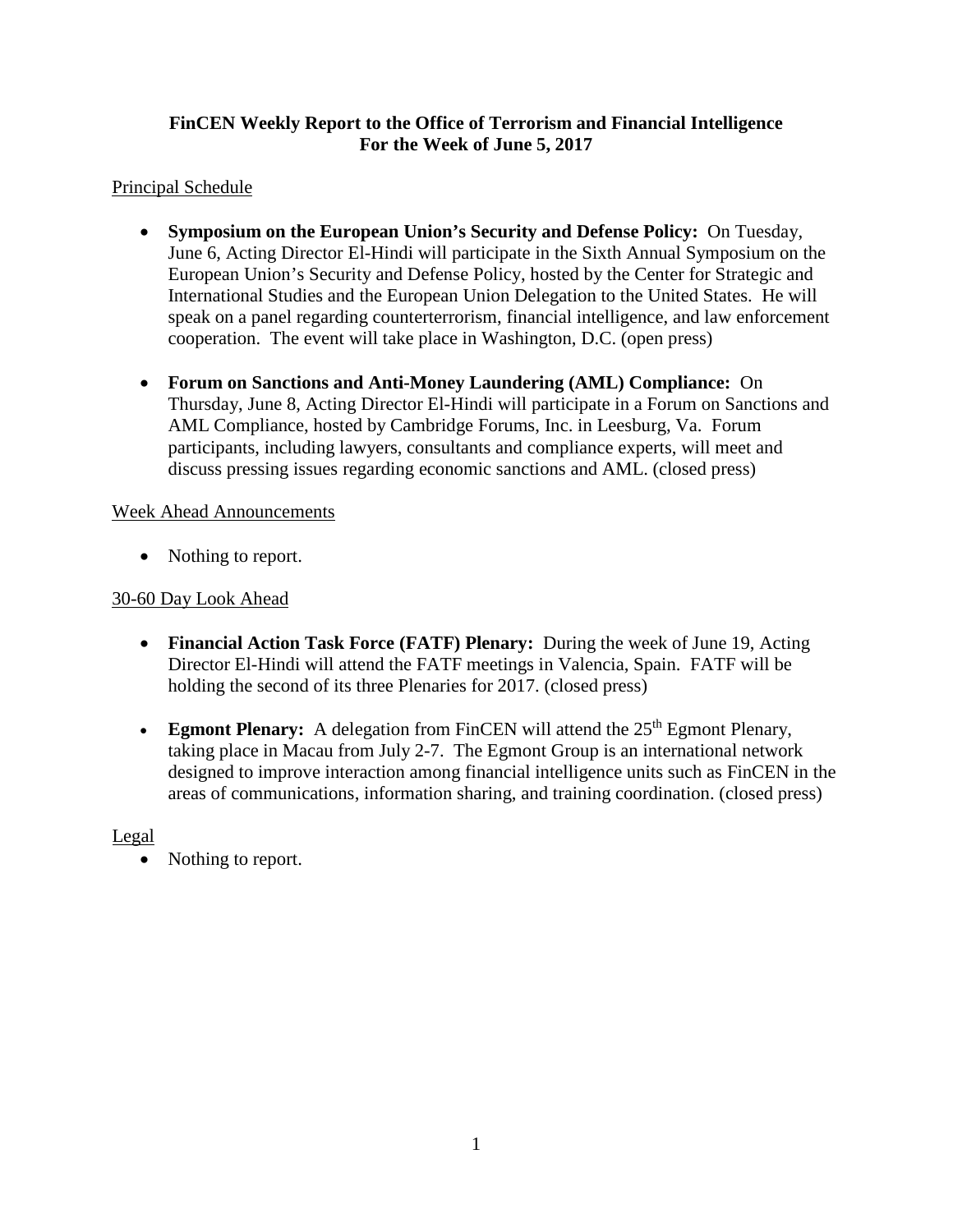#### **FinCEN Weekly Report to the Office of Terrorism and Financial Intelligence For the Week of June 12, 2017**

#### Principal Schedule

• Nothing to report.

#### Week Ahead Announcements

• Nothing to report.

#### 30-60 Day Look Ahead

- **Financial Action Task Force (FATF) Plenary:** During the week of June 19, Acting Director El-Hindi will attend the FATF meetings in Valencia, Spain. FATF will be holding the second of its three Plenaries for 2017. (closed press)
- **Egmont Plenary:** A delegation from FinCEN will attend the 25<sup>th</sup> Egmont Plenary, taking place in Macau from July 2-7. The Egmont Group is an international network designed to improve interaction among financial intelligence units such as FinCEN in the areas of communications, information sharing, and training coordination. (closed press)

Legal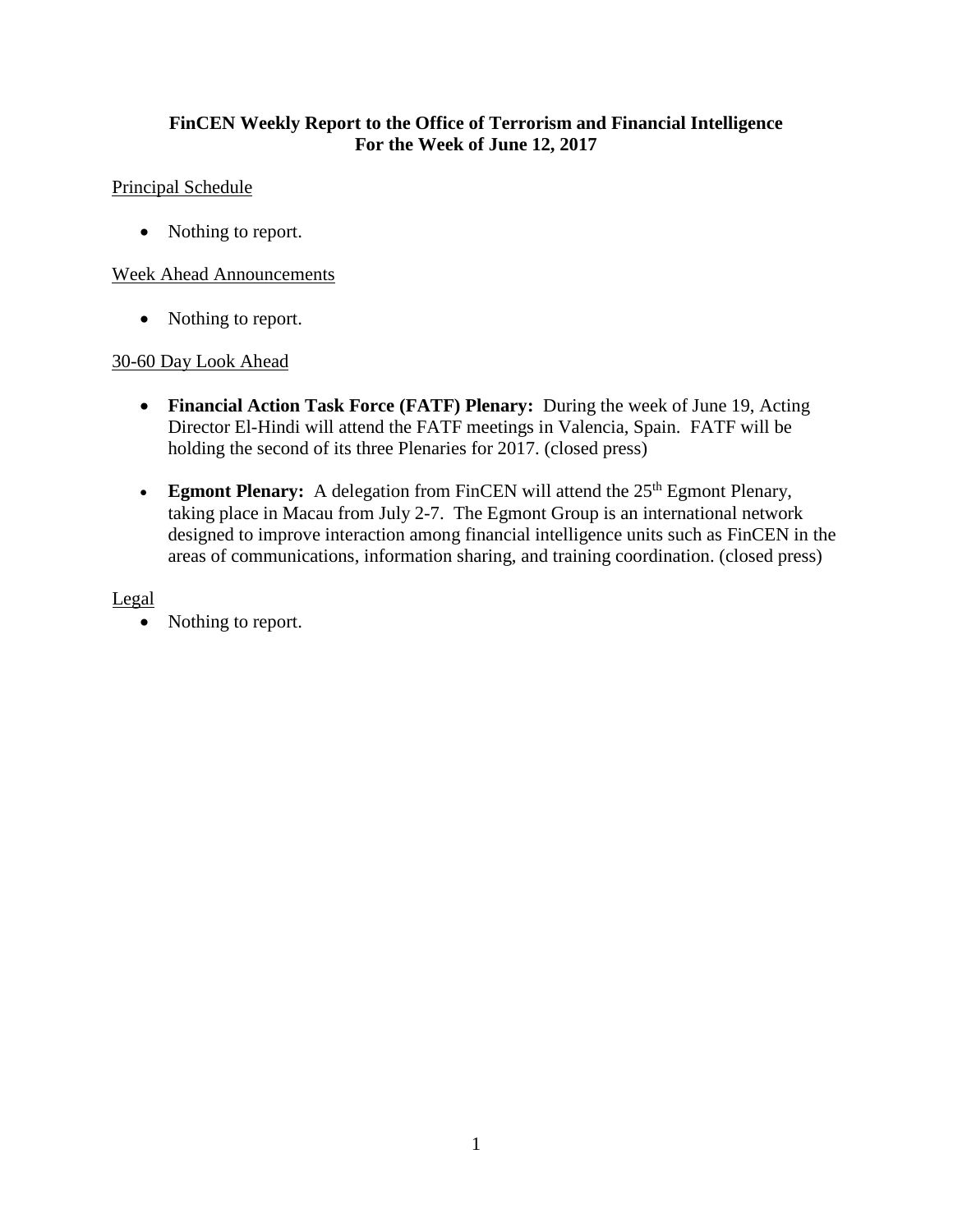#### **FinCEN Weekly Report to the Office of Terrorism and Financial Intelligence For the Week of June 19, 2017**

#### Principal Schedule

• **Financial Action Task Force (FATF) Plenary:** During the week of June 19, Acting Director El-Hindi will attend the FATF meetings in Valencia, Spain. FATF will be holding the second of its three Plenaries for 2017. (closed press)

#### Week Ahead Announcements

• Nothing to report.

# 30-60 Day Look Ahead

• **Egmont Plenary:** A delegation from FinCEN will attend the 25<sup>th</sup> Egmont Plenary, taking place in Macau from July 2-7. The Egmont Group is an international network designed to improve interaction among financial intelligence units such as FinCEN in the areas of communications, information sharing, and training coordination. (closed press)

#### Legal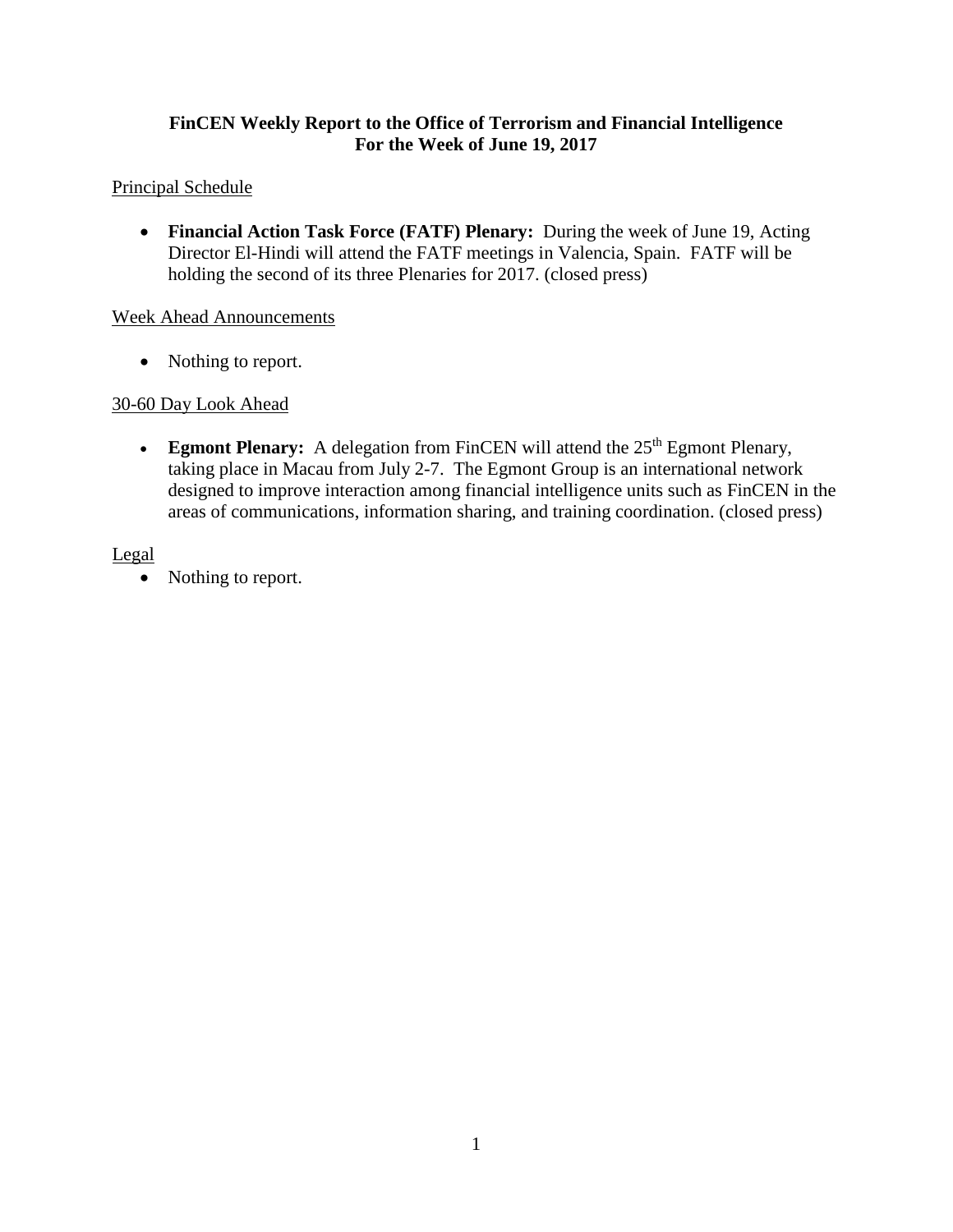# **FinCEN Weekly Report to the Office of Terrorism and Financial Intelligence For the Week of June 26, 2017**

# Principal Schedule

• **EUROPOL and Institute of International Finance (IIF) Meeting:** On Thursday, June 29, Acting Director El-Hindi will participate in a high-level meeting to explore public-private cooperation at the EU level. It will take place in The Hague in the Netherlands. Europol and IIF are jointly hosting this meeting to establish a high-level forum between the law enforcement and banking sectors at the CEO/Board level. The forum aims to improve the connections between the two sectors in order to mitigate the threats posed by financial crimes and cybercrimes. At the meeting law enforcement will share its knowledge of the threats in a more systematic manner with the financial sector and brief bank board members on the latest criminal threats and trends observed by Europol. (open press)

# Week Ahead Announcements

• Nothing to report.

# 30-60 Day Look Ahead

• **Egmont Plenary:** A delegation from FinCEN will attend the 25<sup>th</sup> Egmont Plenary, taking place in Macau from July 2-7. The Egmont Group is an international network designed to improve interaction among financial intelligence units such as FinCEN in the areas of communications, information sharing, and training coordination. (closed press)

# Legal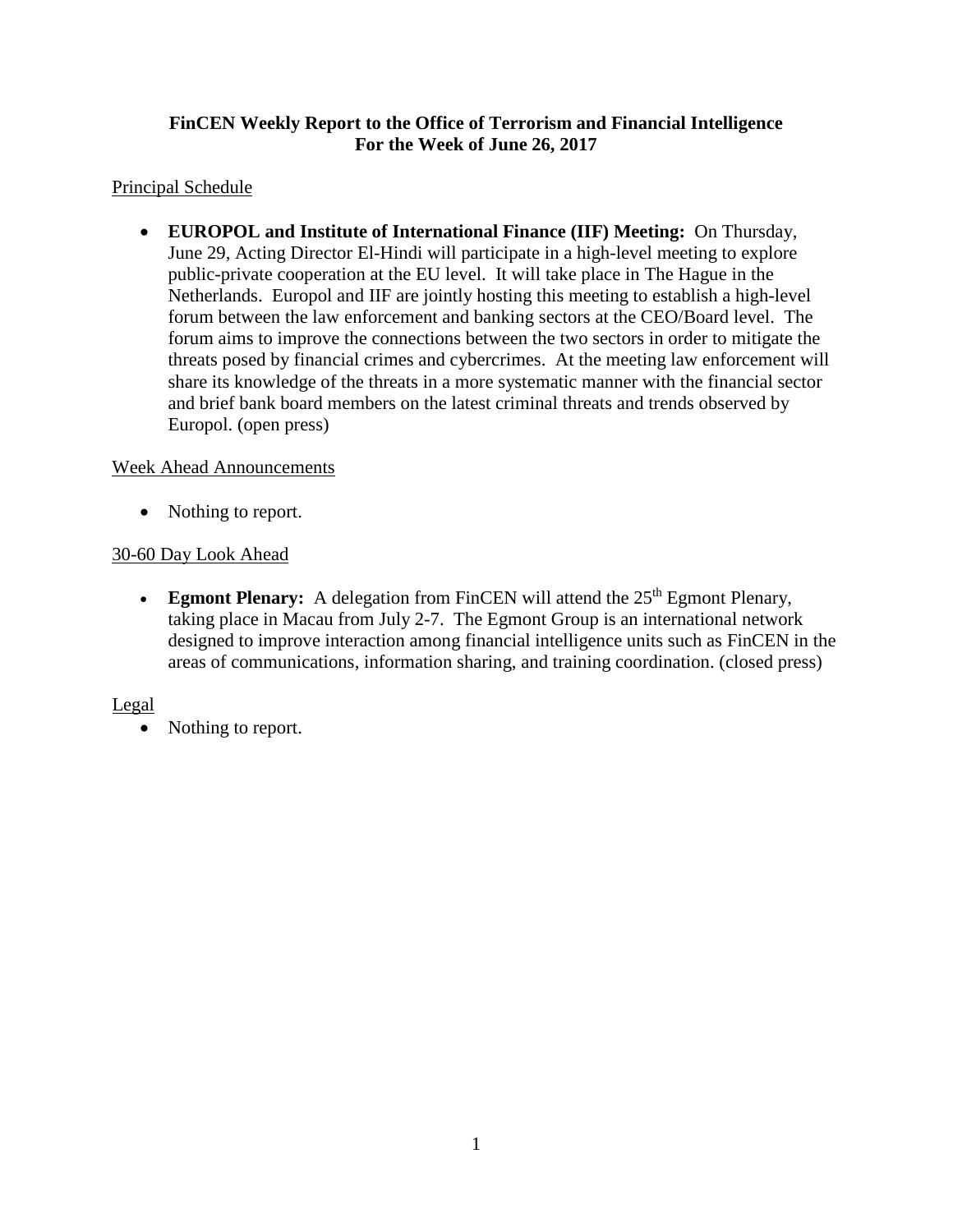# **FinCEN Weekly Report to the Office of Terrorism and Financial Intelligence For the Week of July 3, 2017**

# Principal Schedule

• Nothing to report.

#### Week Ahead Announcements

• **Egmont Plenary:** A delegation from FinCEN will attend the 25<sup>th</sup> Egmont Plenary, taking place in Macau from July 2-7. The Egmont Group is an international network designed to improve interaction among financial intelligence units such as FinCEN in the areas of communications, information sharing, and training coordination. (closed press)

#### 30-60 Day Look Ahead

• Nothing to report.

#### Legal